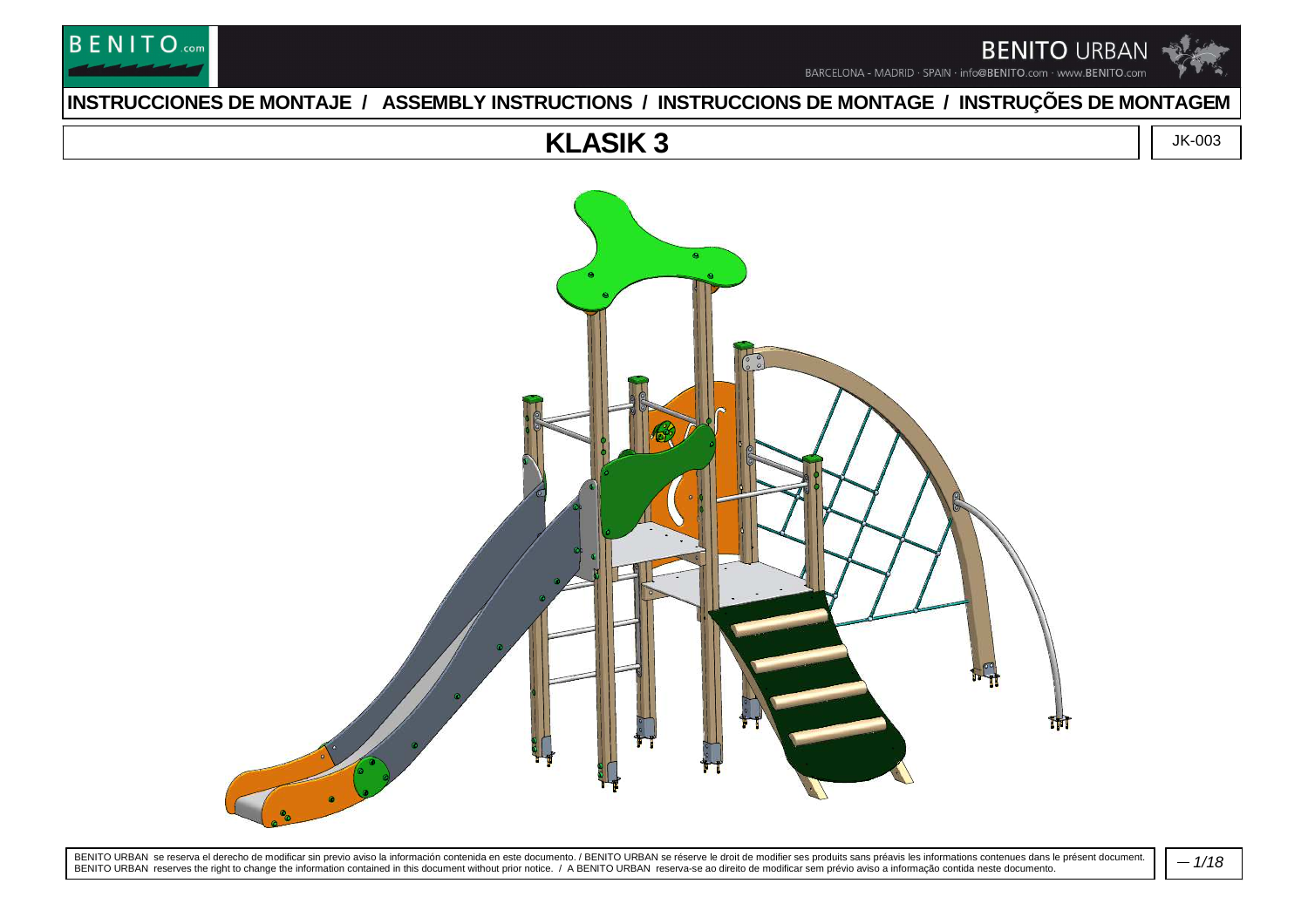

BARCELONA - MADRID · SPAIN · info@BENITO.com · www.BENITO.com

### **INSTRUCCIONES DE MONTAJE / ASSEMBLY INSTRUCTIONS / INSTRUCCIONS DE MONTAGE / INSTRUÇÕES DE MONTAGEM**

### **KLASIK 3**

JK-003



**Important:** for installation and foundation of the game are necessarytools usually employed in the construction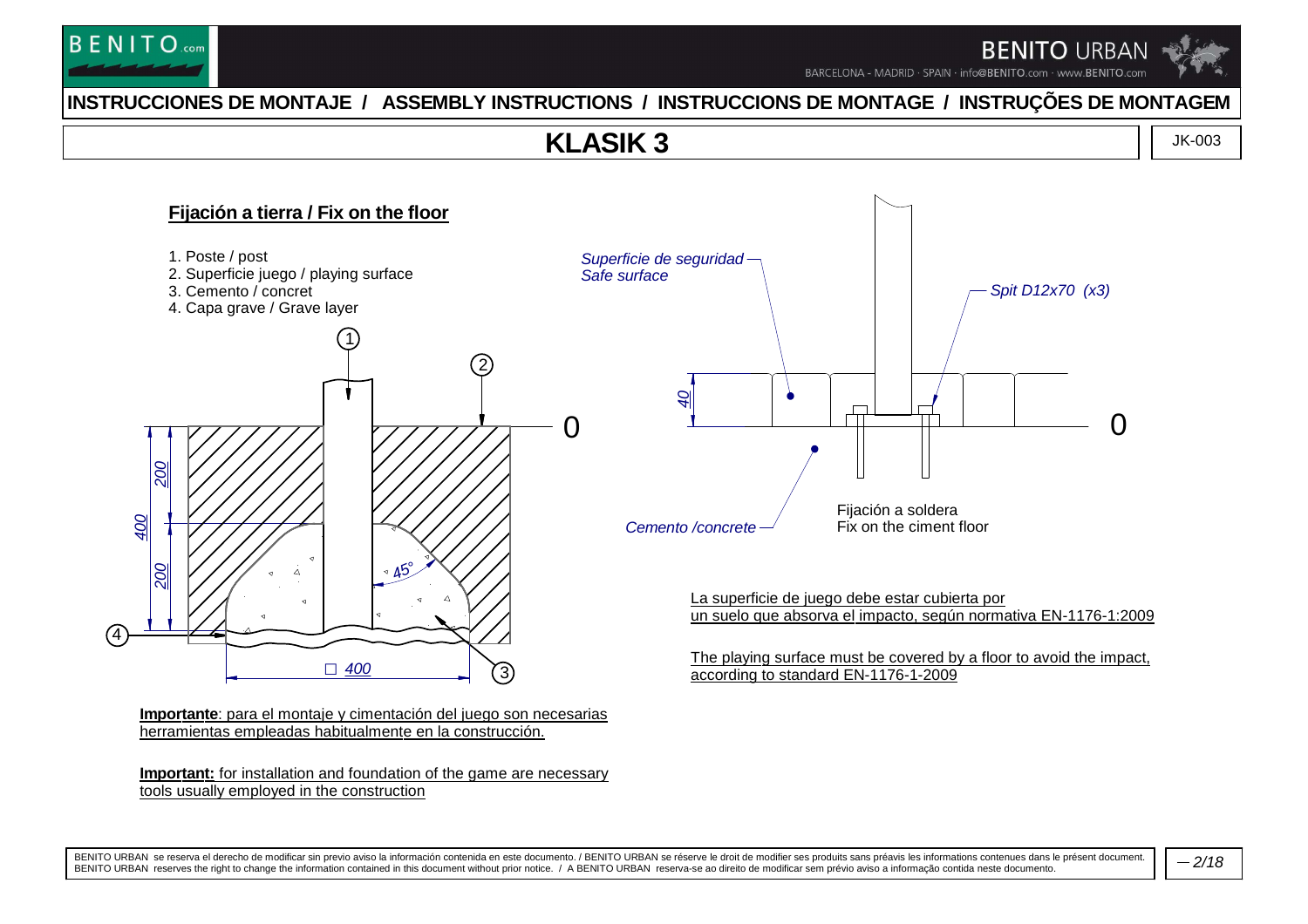

BARCELONA - MADRID · SPAIN · info@BENITO.com · www.BENITO.com

### **INSTRUCCIONES DE MONTAJE / ASSEMBLY INSTRUCTIONS / INSTRUCCIONS DE MONTAGE / INSTRUÇÕES DE MONTAGEM**

### **KLASIK 3**

JK-003



## S1

1.-Tapon 2.-Tuerca/nut M10 3.-Arandela/washer grower M10 4.-Arandela/washer DIN125 M105.-Donut 6.-M10x1607.-Arandela DIN9021 M10



#### S9

1.-Malla/mesh M12 2.-Arandela/washer DIN 9021 M103.-Arandela/washer grower M104.-Tuerca/nut M105.-Tapon/cap



1.-M10x150

2.-Arandela DIN9021 M10

3.-Donut

4.-Arandela/washer DIN125 M10

 5.-Arandela/washer grower M106.-Tuerca/nut M10

7.-Tapon/cap



#### S10

 1.-Tapon/cap 2.-Tuerca/nut M10 3.-Arandela/washer grower M10 4.-Arandela/washer DIN125 M105.-Donut 6.-M10x1307.-Arandela DIN9021 M10



#### S4

1.-M10x90 2.-Arandela DIN9021 M103.-Tuerca/nut M104.-Tapon/cap M10



### S11

1.-Tapon 2.-Tuerca/nut M10 3.-Arandela/washer grower M10 4.-Arandela/washer DIN125 M105.-Donut

6.-M10x40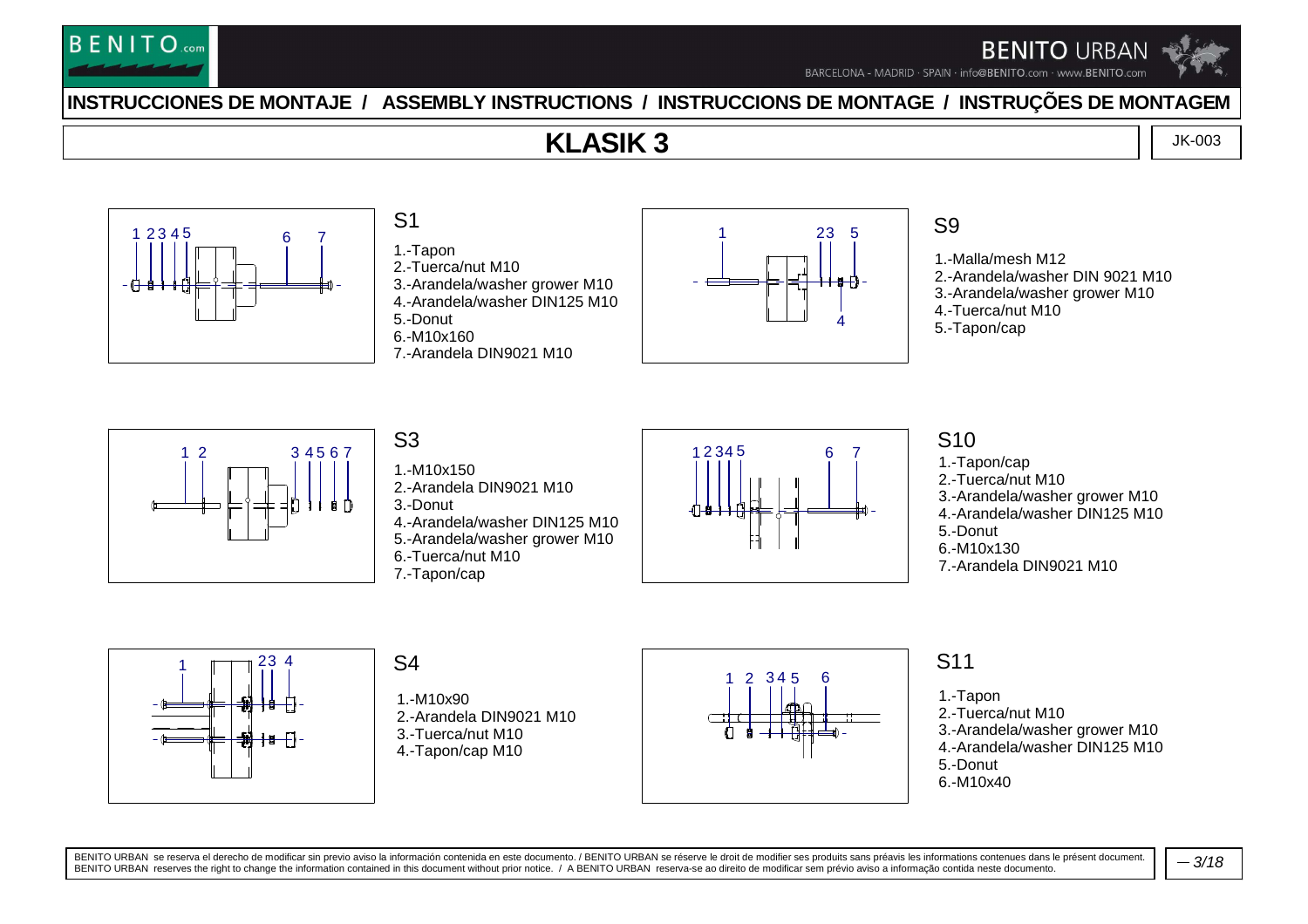

BARCELONA - MADRID · SPAIN · info@BENITO.com · www.BENITO.com

### **INSTRUCCIONES DE MONTAJE / ASSEMBLY INSTRUCTIONS / INSTRUCCIONS DE MONTAGE / INSTRUÇÕES DE MONTAGEM**

### **KLASIK 3**

JK-003



### S12

1.-Tapon/cap 2.-Tuerca/nut M10 3.-Arandela/washer grower M10 4.-Arandela/washer DIN125 M105.-Donut6.-M10x170



### S16

1.-Tap/cap 2.-Tor HEX 10x50 DIN 7976 3.-Arandela/washer grower M10 4.-Arandela/washer DIN125 M105.-Donut



#### S13 1.-M10x1102.-Donut 3.-Arandela/washer DIN125 M10 4.-Arandela/washer grower M105.-Tuerca/Nut M106.-Tapon/cap



### S17

1.-Tapon/cap

- 2.-Torx 5x60
- 3.-Tapon cuadrado/square cap



#### S14

1.-SPIT D12x70 (x3)2.-Zapata metalica / metal piece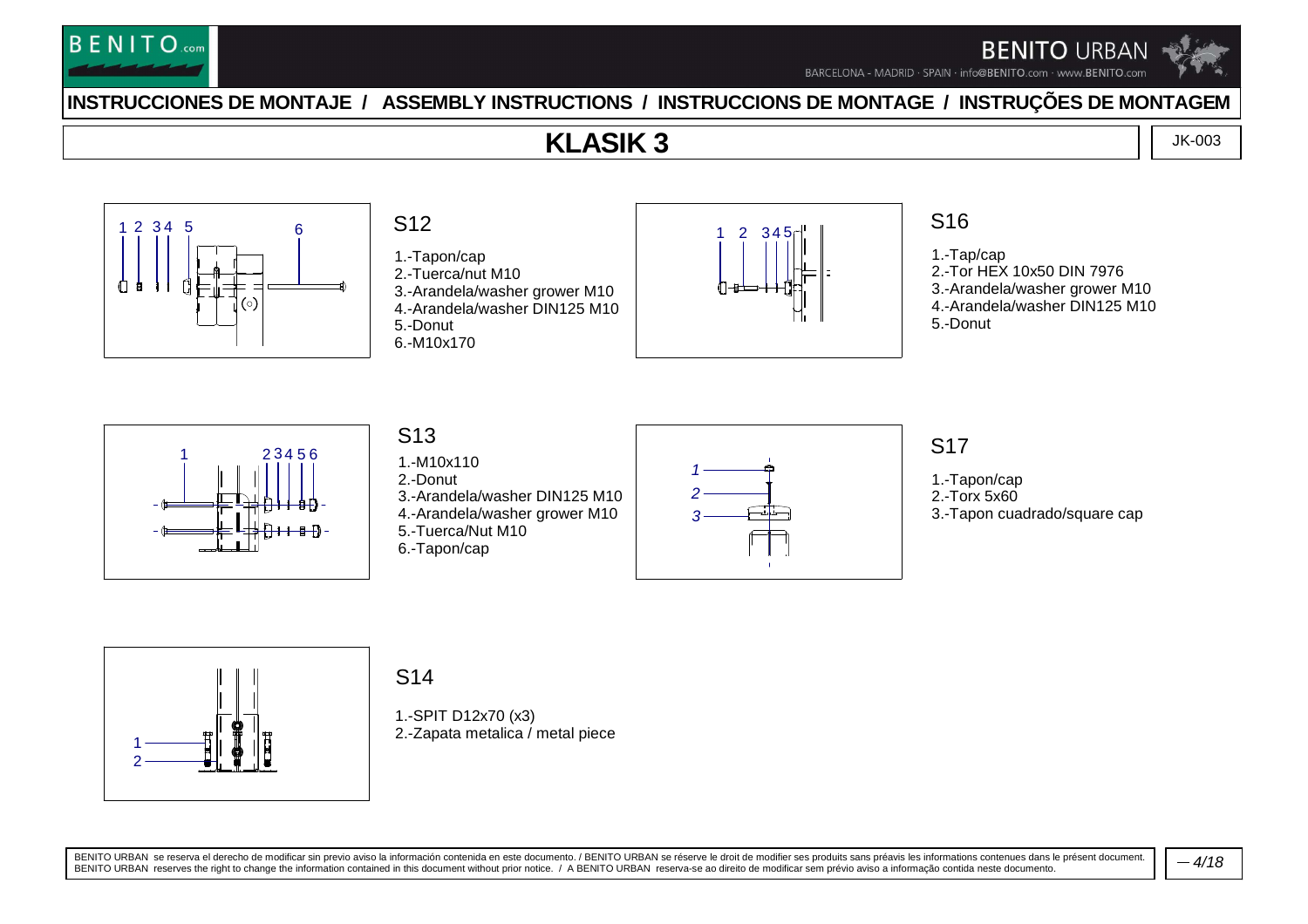

BARCELONA - MADRID · SPAIN · info@BENITO.com · www.BENITO.com

#### **INSTRUCCIONES DE MONTAJE / ASSEMBLY INSTRUCTIONS / INSTRUCCIONS DE MONTAGE / INSTRUÇÕES DE MONTAGEM**

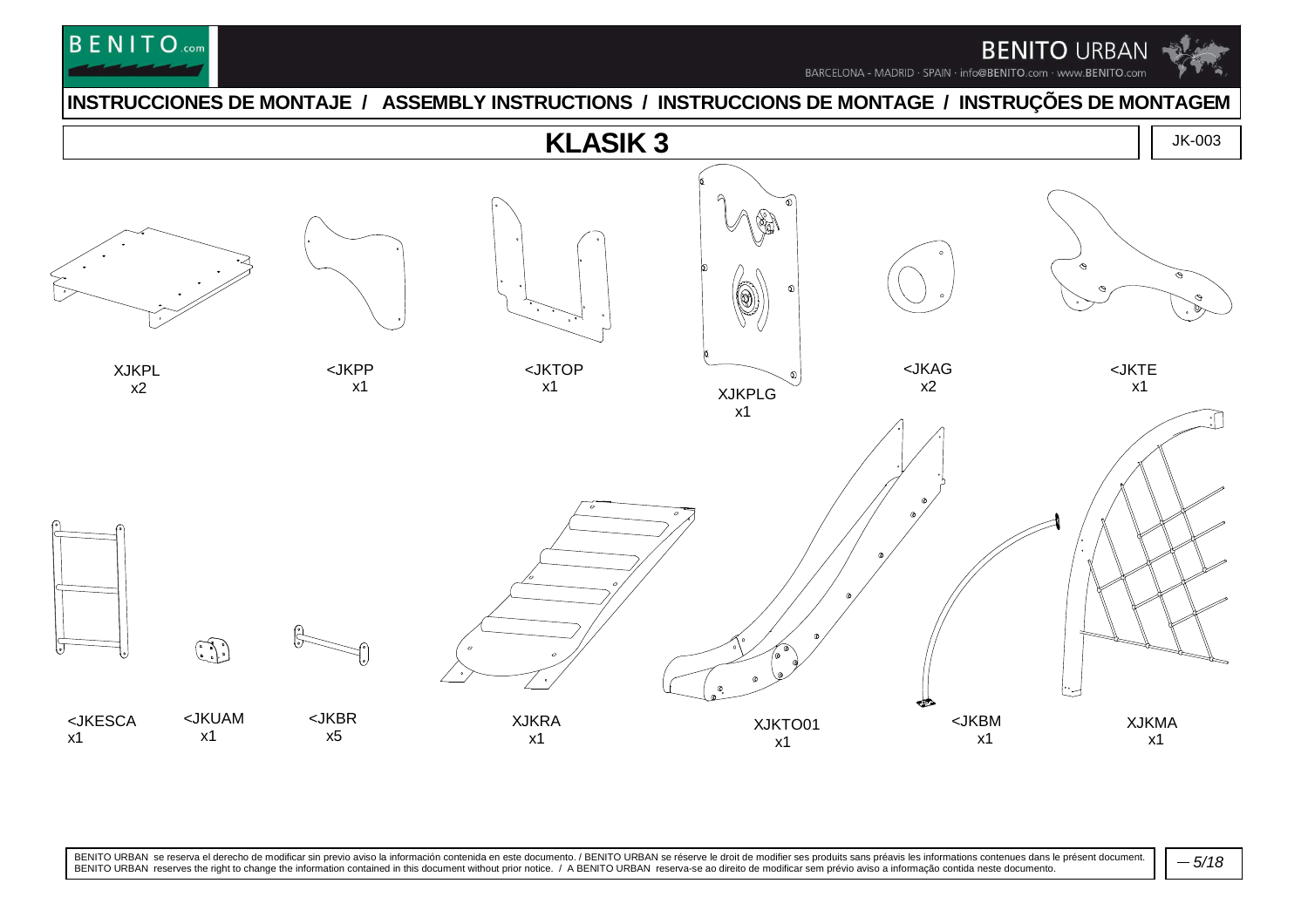



#### **INSTRUCCIONES DE MONTAJE / ASSEMBLY INSTRUCTIONS / INSTRUCCIONS DE MONTAGE / INSTRUÇÕES DE MONTAGEM**

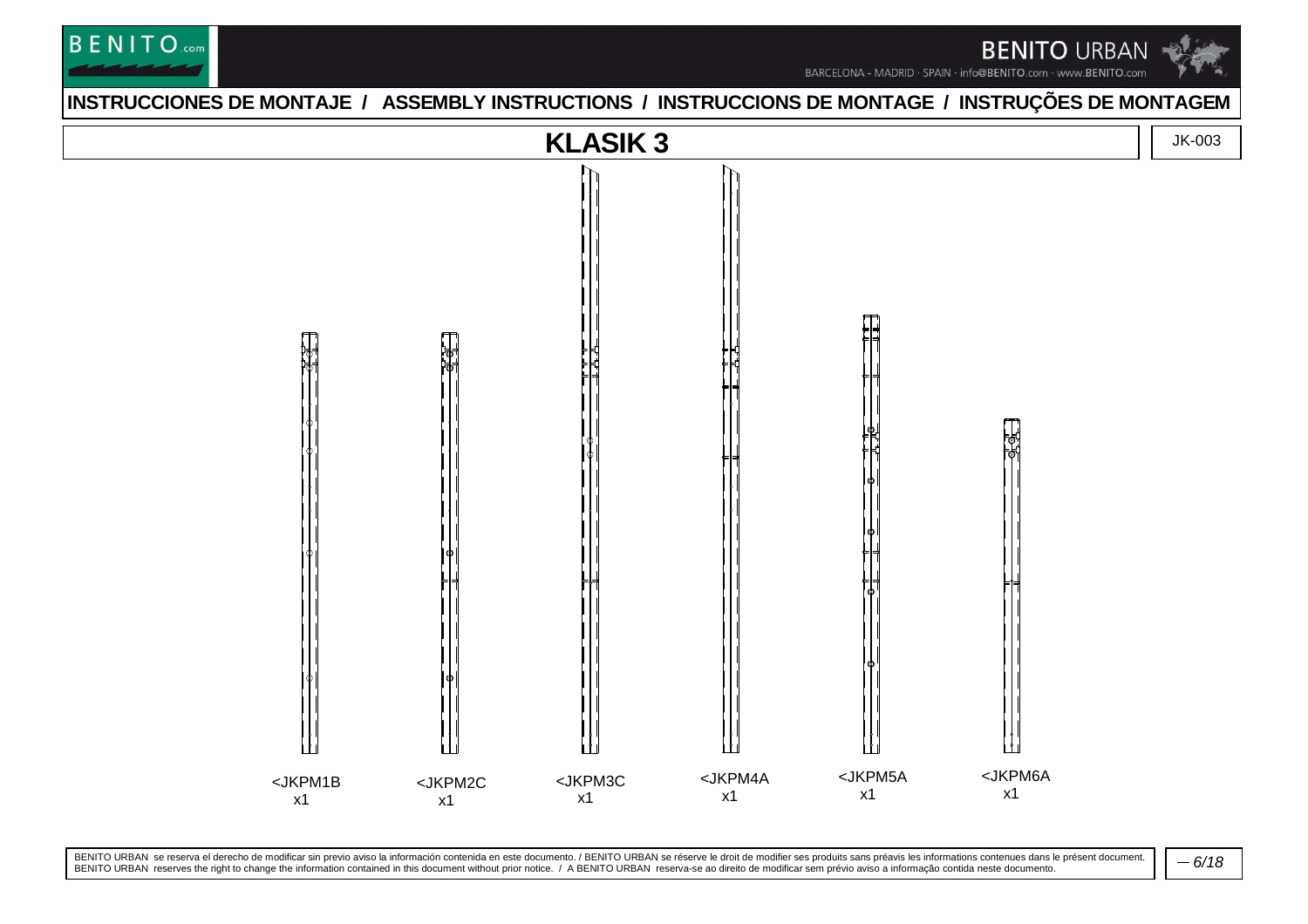

BARCELONA - MADRID · SPAIN · info@BENITO.com · www.BENITO.com

#### **INSTRUCCIONES DE MONTAJE / ASSEMBLY INSTRUCTIONS / INSTRUCCIONS DE MONTAGE / INSTRUÇÕES DE MONTAGEM**

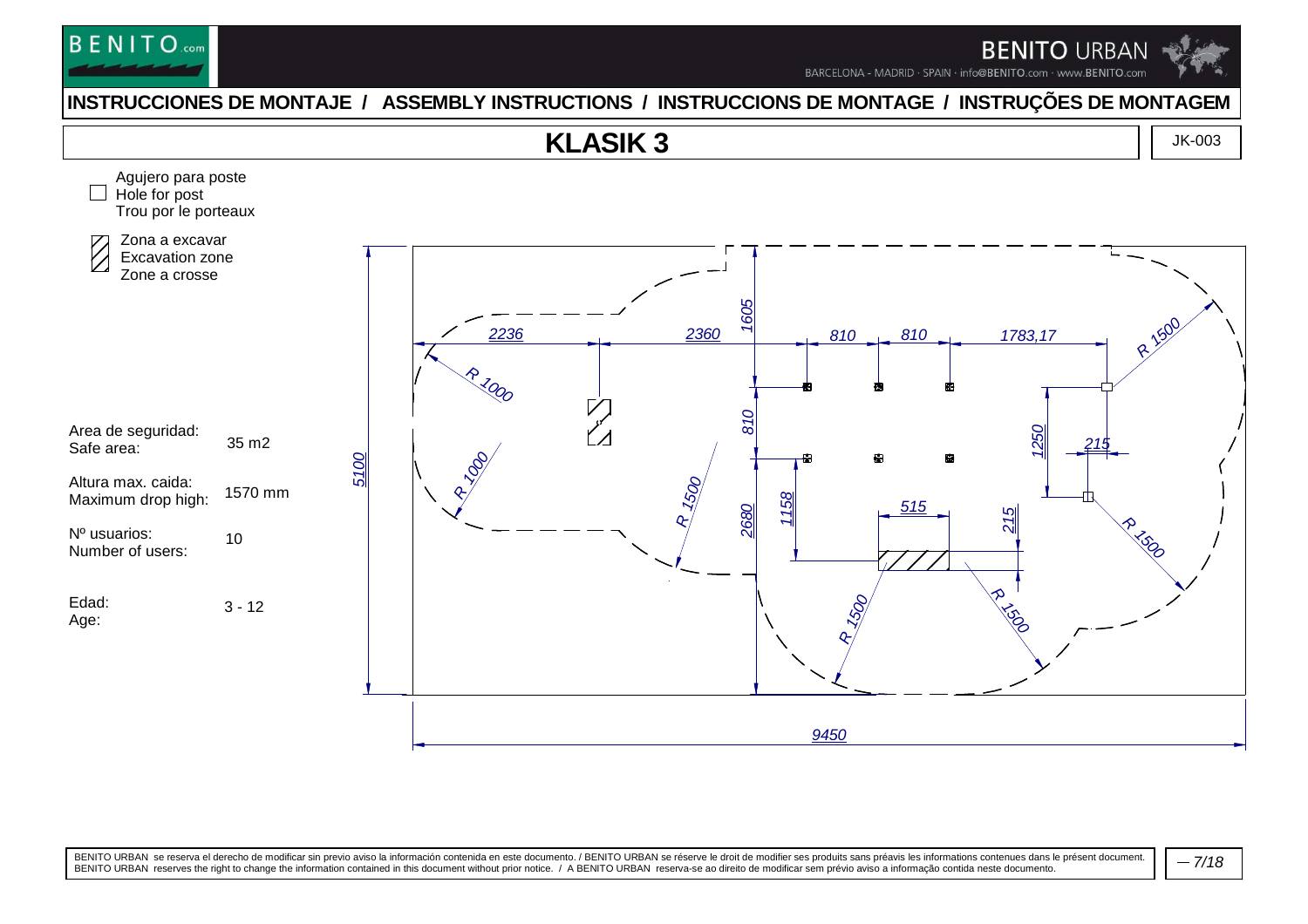



### **INSTRUCCIONES DE MONTAJE / ASSEMBLY INSTRUCTIONS / INSTRUCCIONS DE MONTAGE / INSTRUÇÕES DE MONTAGEM**

### **KLASIK 3**



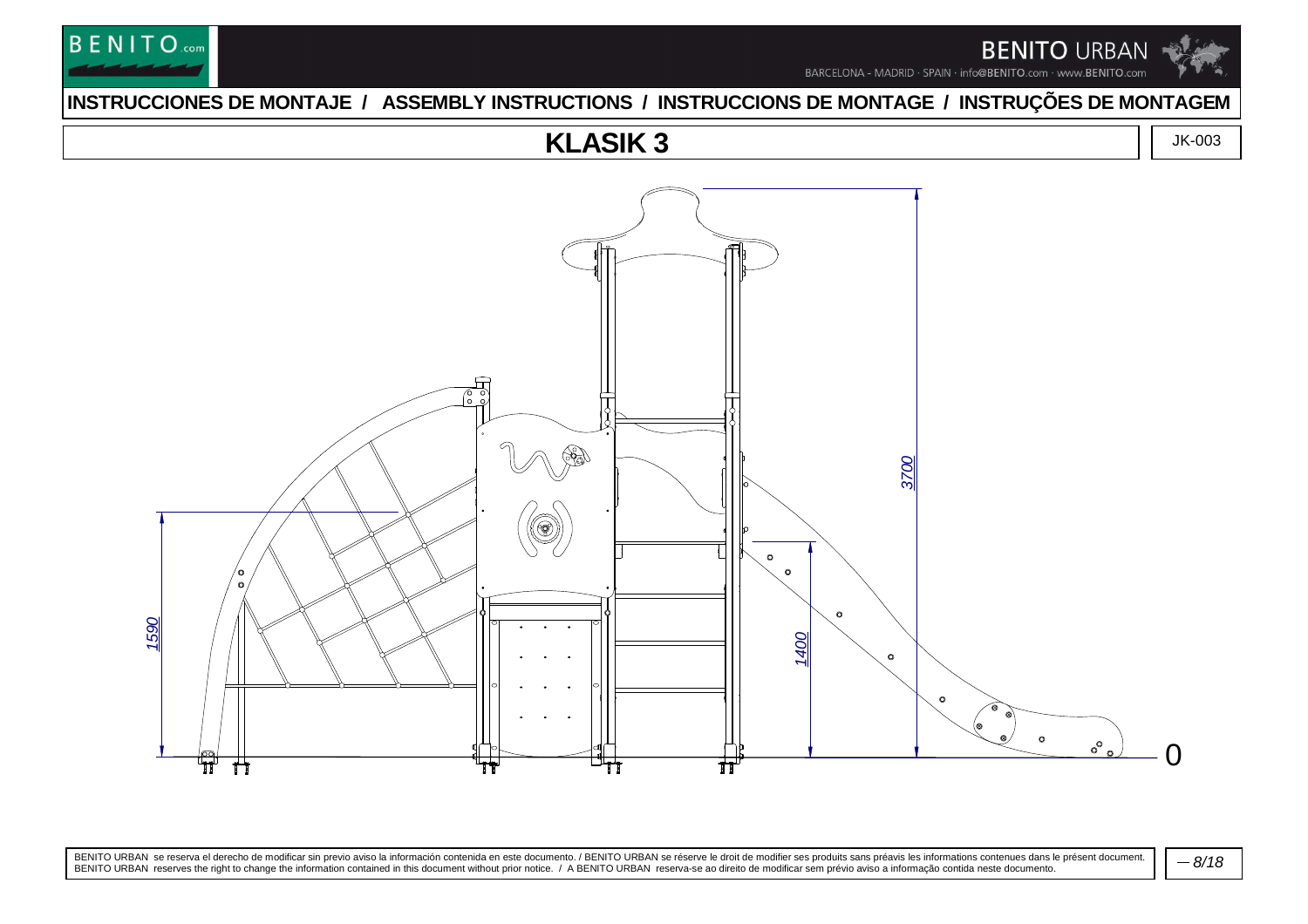

# **BENITO**.com

**INSTRUCCIONES DE MONTAJE / ASSEMBLY INSTRUCTIONS / INSTRUCCIONS DE MONTAGE / INSTRUÇÕES DE MONTAGEM**

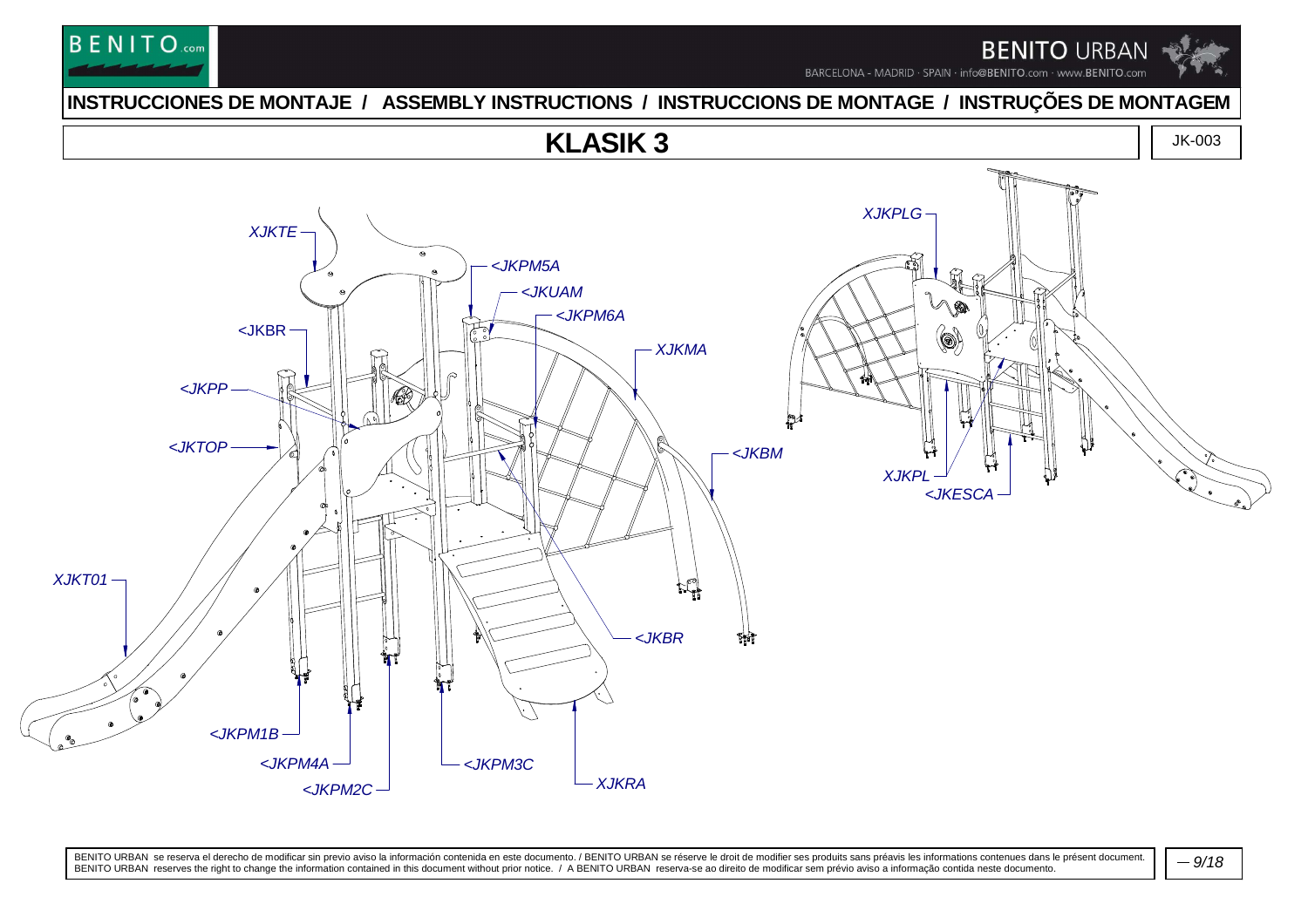

BARCELONA - MADRID · SPAIN · info@BENITO.com · www.BENITO.com

### **INSTRUCCIONES DE MONTAJE / ASSEMBLY INSTRUCTIONS / INSTRUCCIONS DE MONTAGE / INSTRUÇÕES DE MONTAGEM**

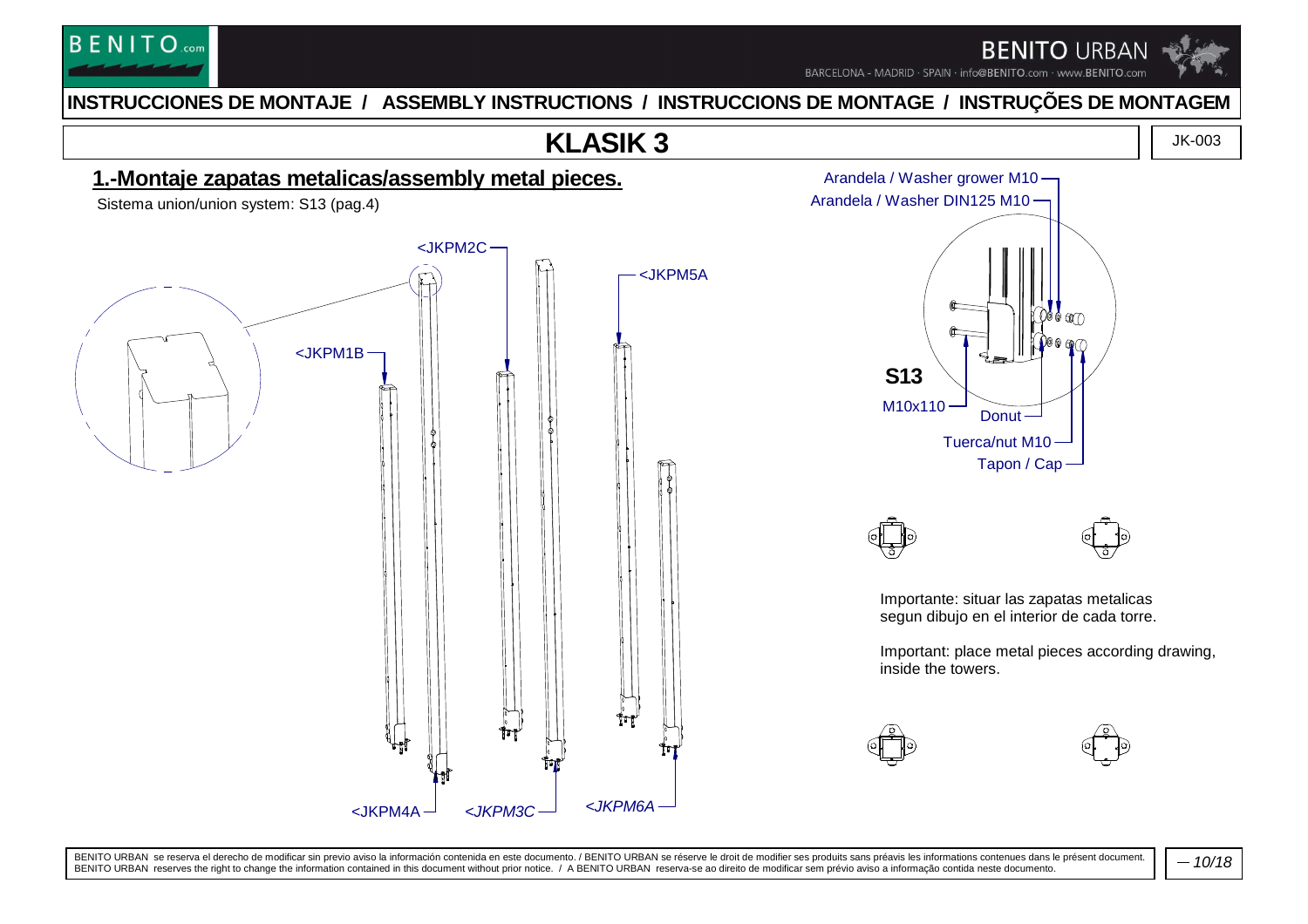

BARCELONA - MADRID · SPAIN · info@BENITO.com · www.BENITO.com

Donut -

### **INSTRUCCIONES DE MONTAJE / ASSEMBLY INSTRUCTIONS / INSTRUCCIONS DE MONTAGE / INSTRUÇÕES DE MONTAGEM**

### **KLASIK 3**



### **2.-Montaje plataforma/assembly platform**

Sistema union/union system: S1

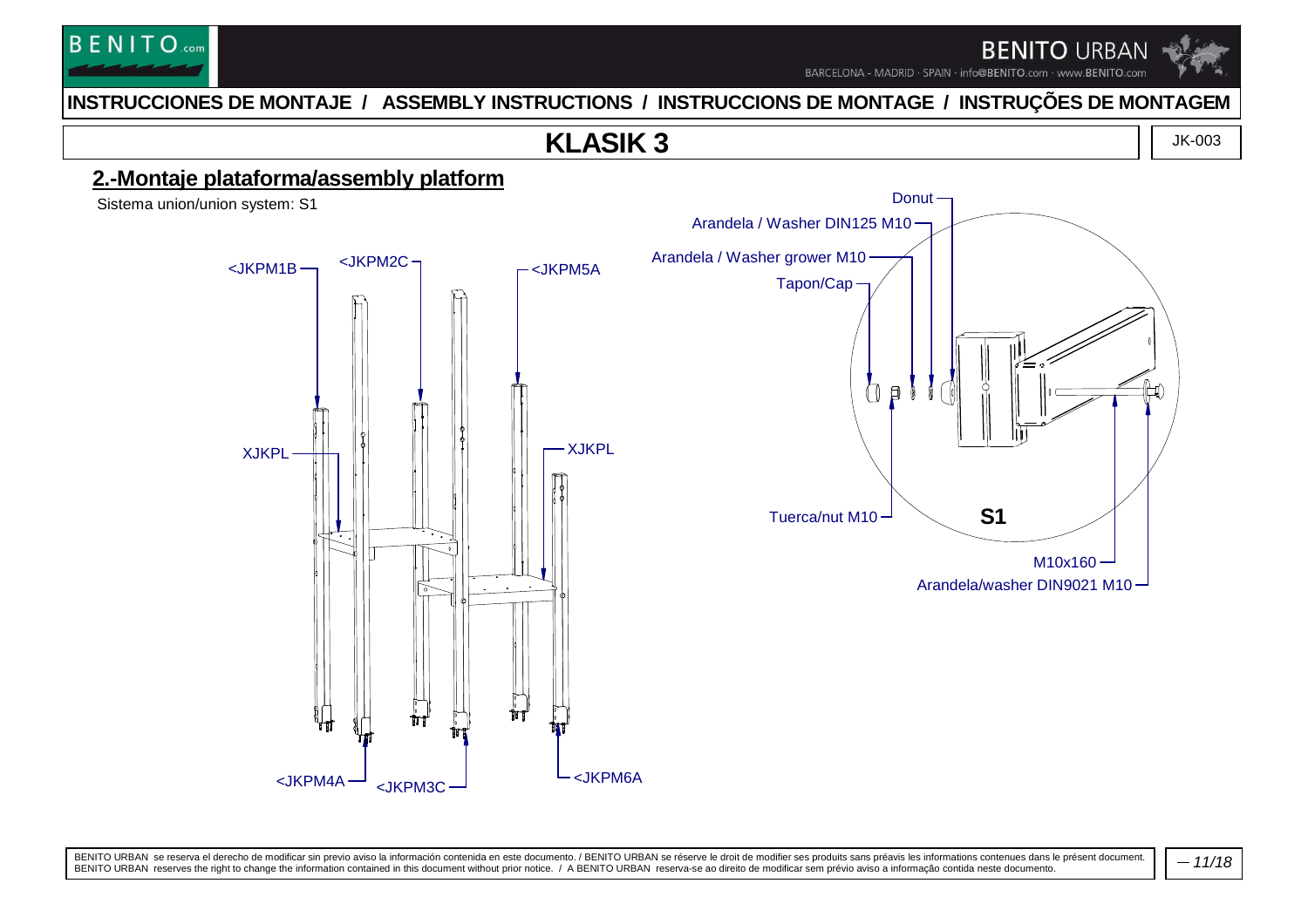

BARCELONA - MADRID · SPAIN · info@BENITO.com · www.BENITO.com

#### **INSTRUCCIONES DE MONTAJE / ASSEMBLY INSTRUCTIONS / INSTRUCCIONS DE MONTAGE / INSTRUÇÕES DE MONTAGEM**



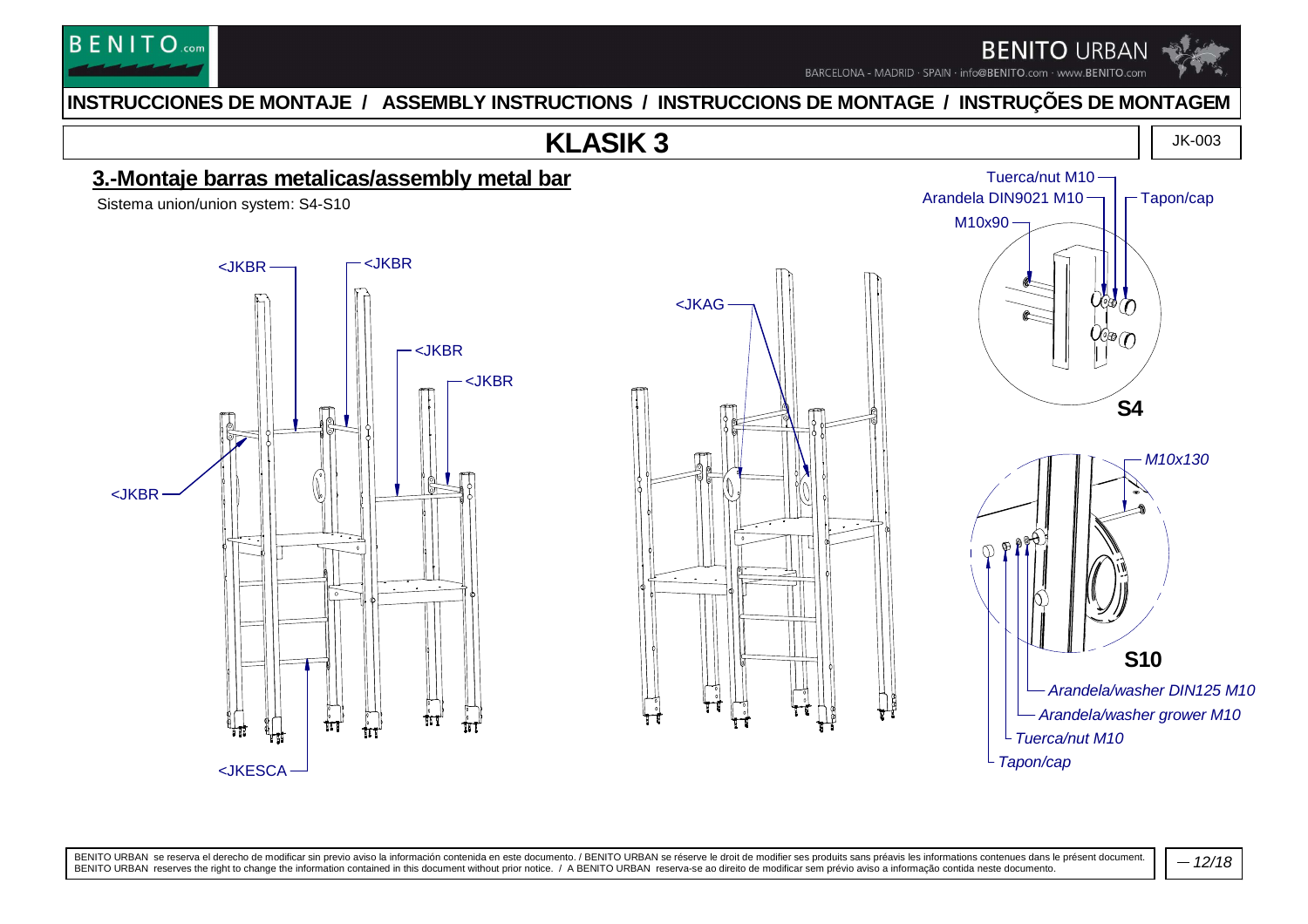

BARCELONA - MADRID · SPAIN · info@BENITO.com · www.BENITO.com

#### **INSTRUCCIONES DE MONTAJE / ASSEMBLY INSTRUCTIONS / INSTRUCCIONS DE MONTAGE / INSTRUÇÕES DE MONTAGEM**

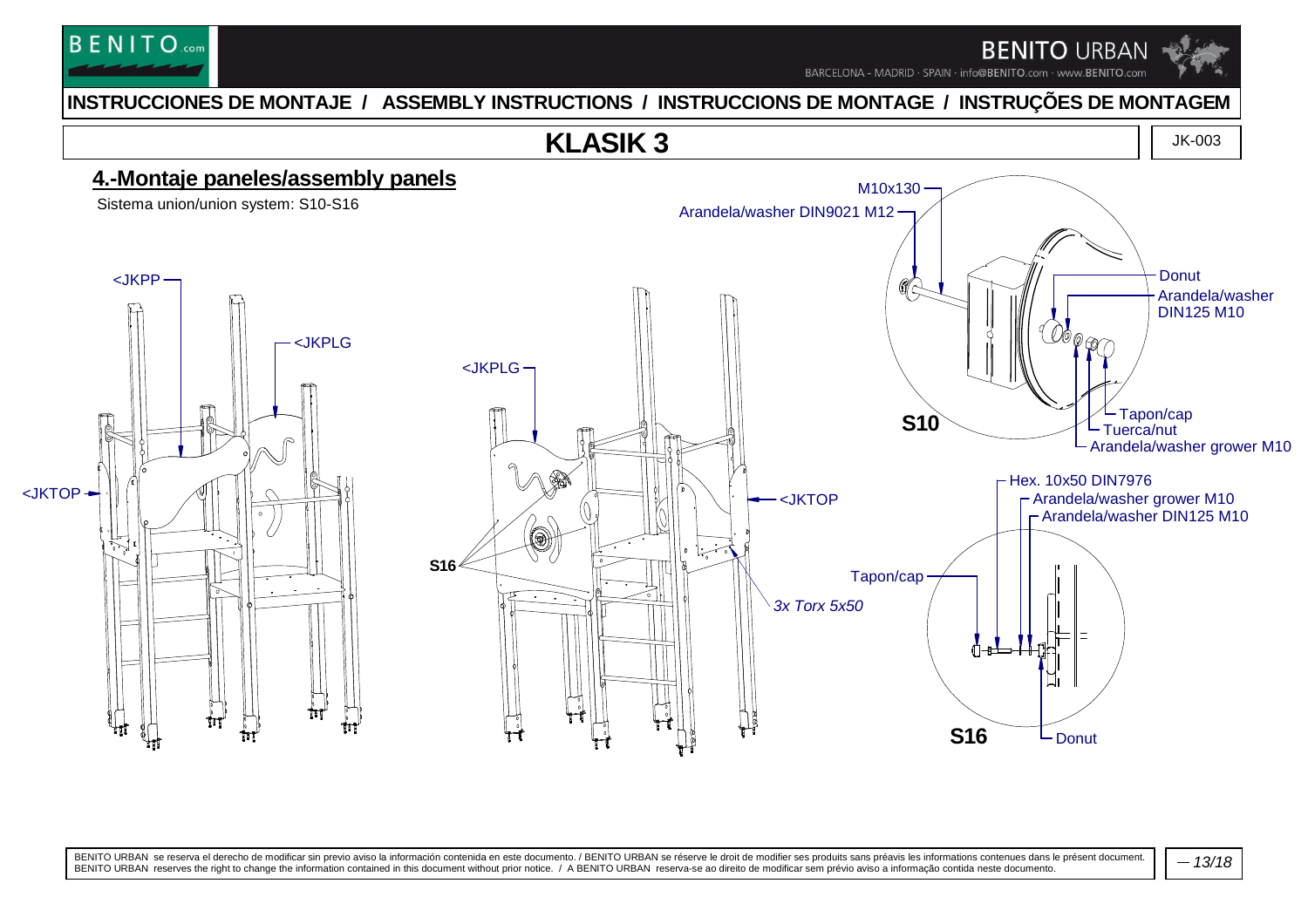

BARCELONA - MADRID · SPAIN · info@BENITO.com · www.BENITO.com

#### **INSTRUCCIONES DE MONTAJE / ASSEMBLY INSTRUCTIONS / INSTRUCCIONS DE MONTAGE / INSTRUÇÕES DE MONTAGEM**

### **KLASIK 3**

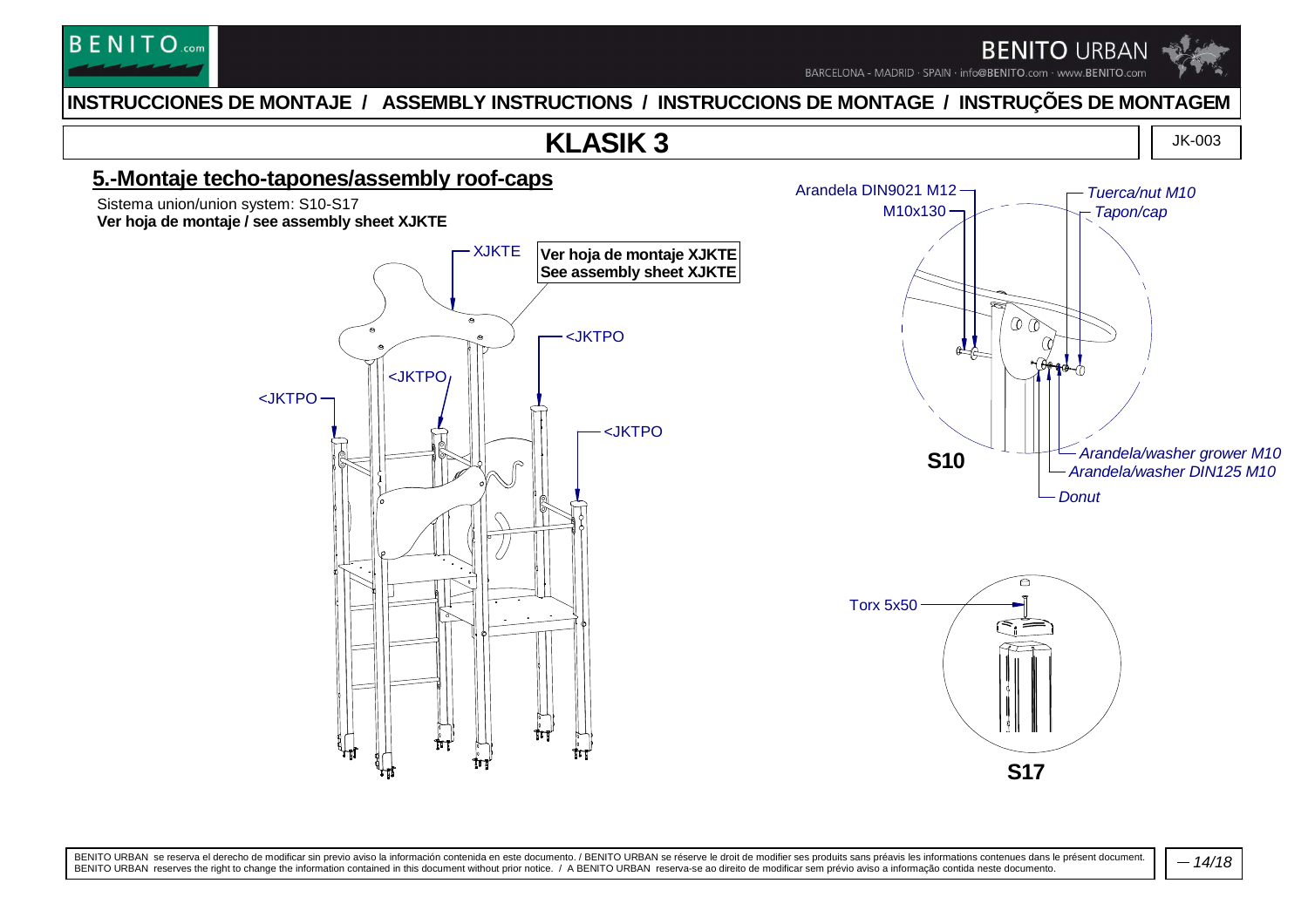

BARCELONA - MADRID · SPAIN · info@BENITO.com · www.BENITO.com

#### **INSTRUCCIONES DE MONTAJE / ASSEMBLY INSTRUCTIONS / INSTRUCCIONS DE MONTAGE / INSTRUÇÕES DE MONTAGEM**

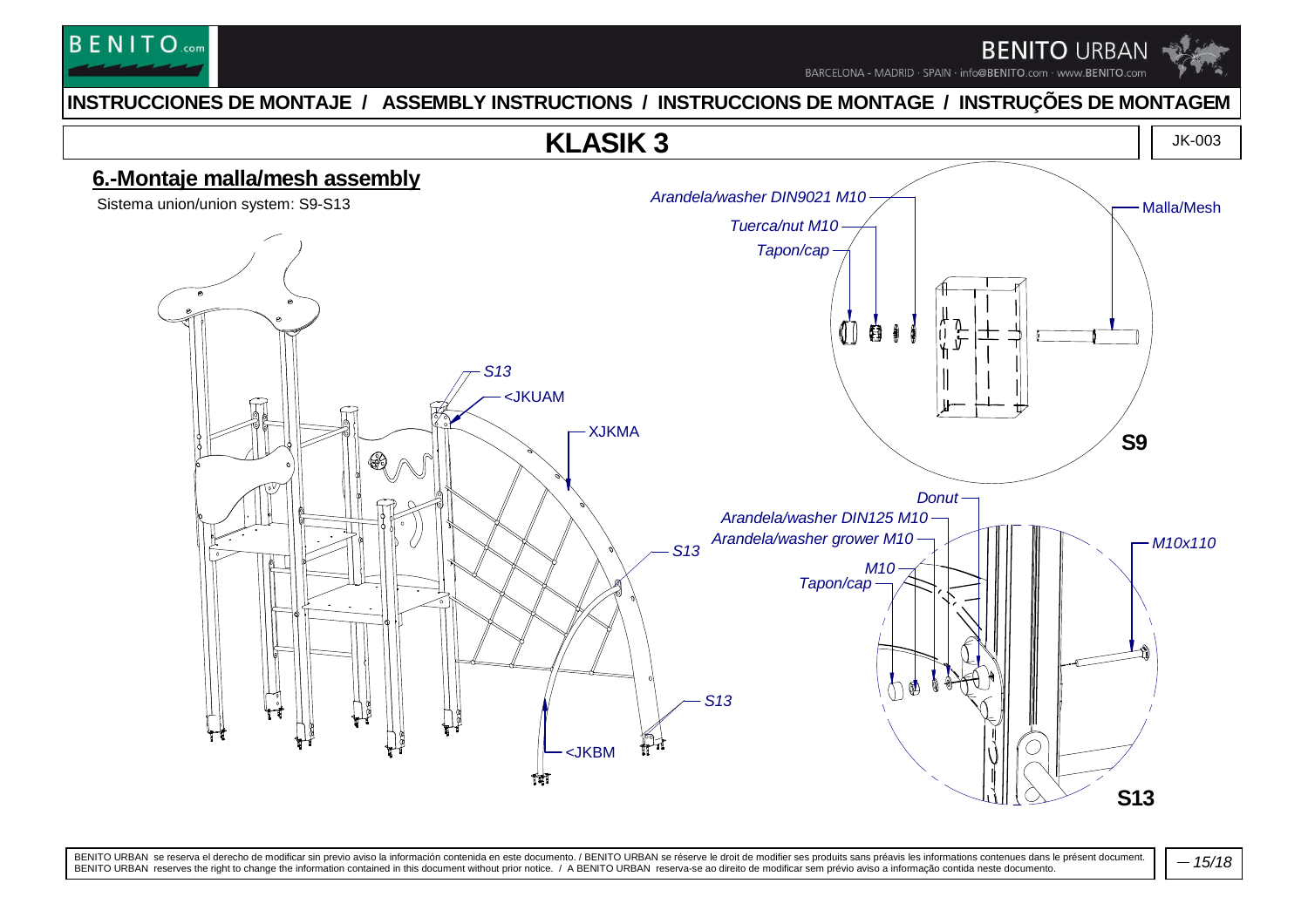

BARCELONA - MADRID · SPAIN · info@BENITO.com · www.BENITO.com

#### **INSTRUCCIONES DE MONTAJE / ASSEMBLY INSTRUCTIONS / INSTRUCCIONS DE MONTAGE / INSTRUÇÕES DE MONTAGEM**

### **KLASIK 3**

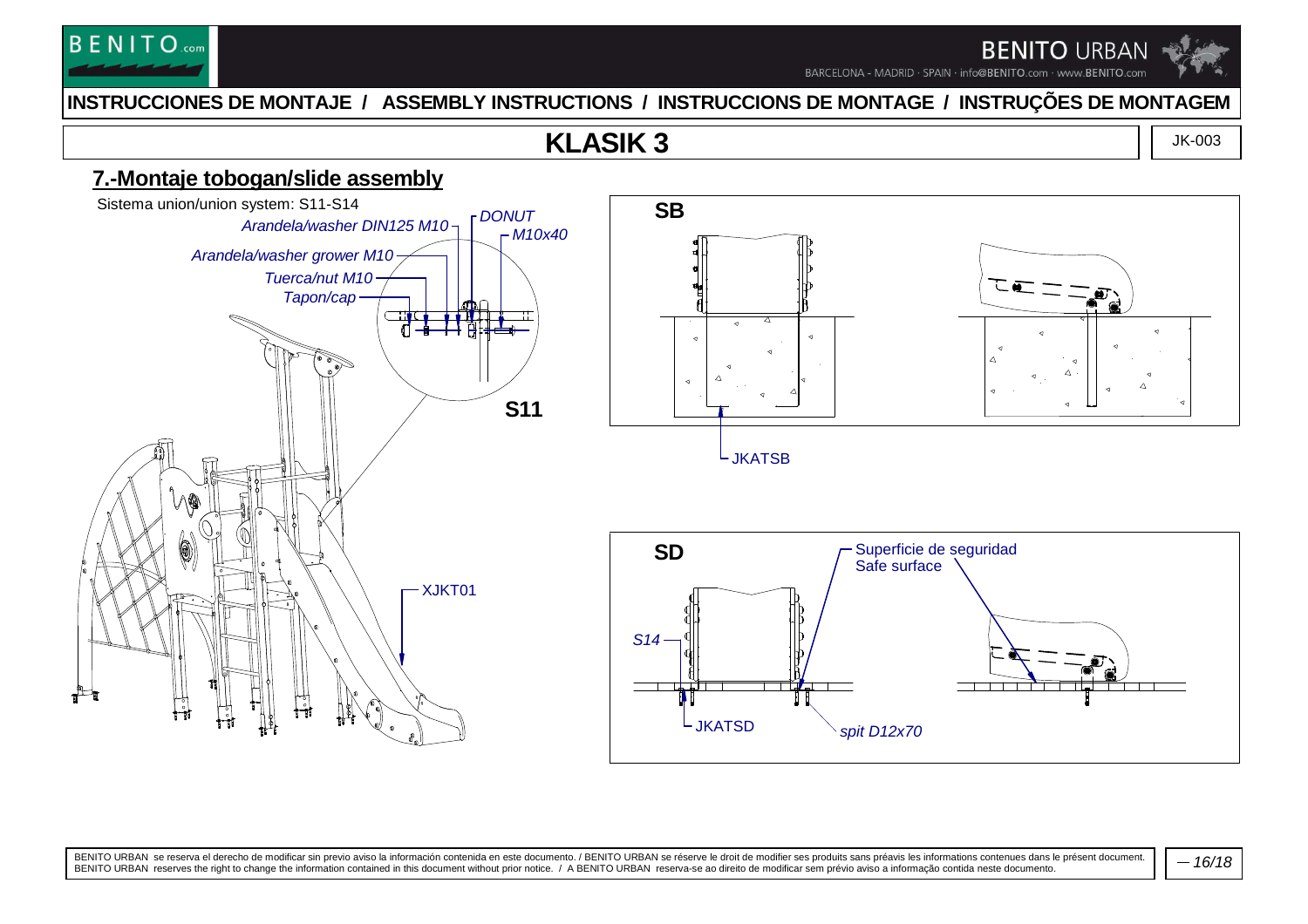

BARCELONA - MADRID · SPAIN · info@BENITO.com · www.BENITO.com

#### **INSTRUCCIONES DE MONTAJE / ASSEMBLY INSTRUCTIONS / INSTRUCCIONS DE MONTAGE / INSTRUÇÕES DE MONTAGEM**



BENITO URBAN se reserva el derecho de modificar sin previo aviso la información contenida en este documento. / BENITO URBAN se réserve le droit de modifier ses produits sans préavis les informations contenues dans le prése

 $-17/18$